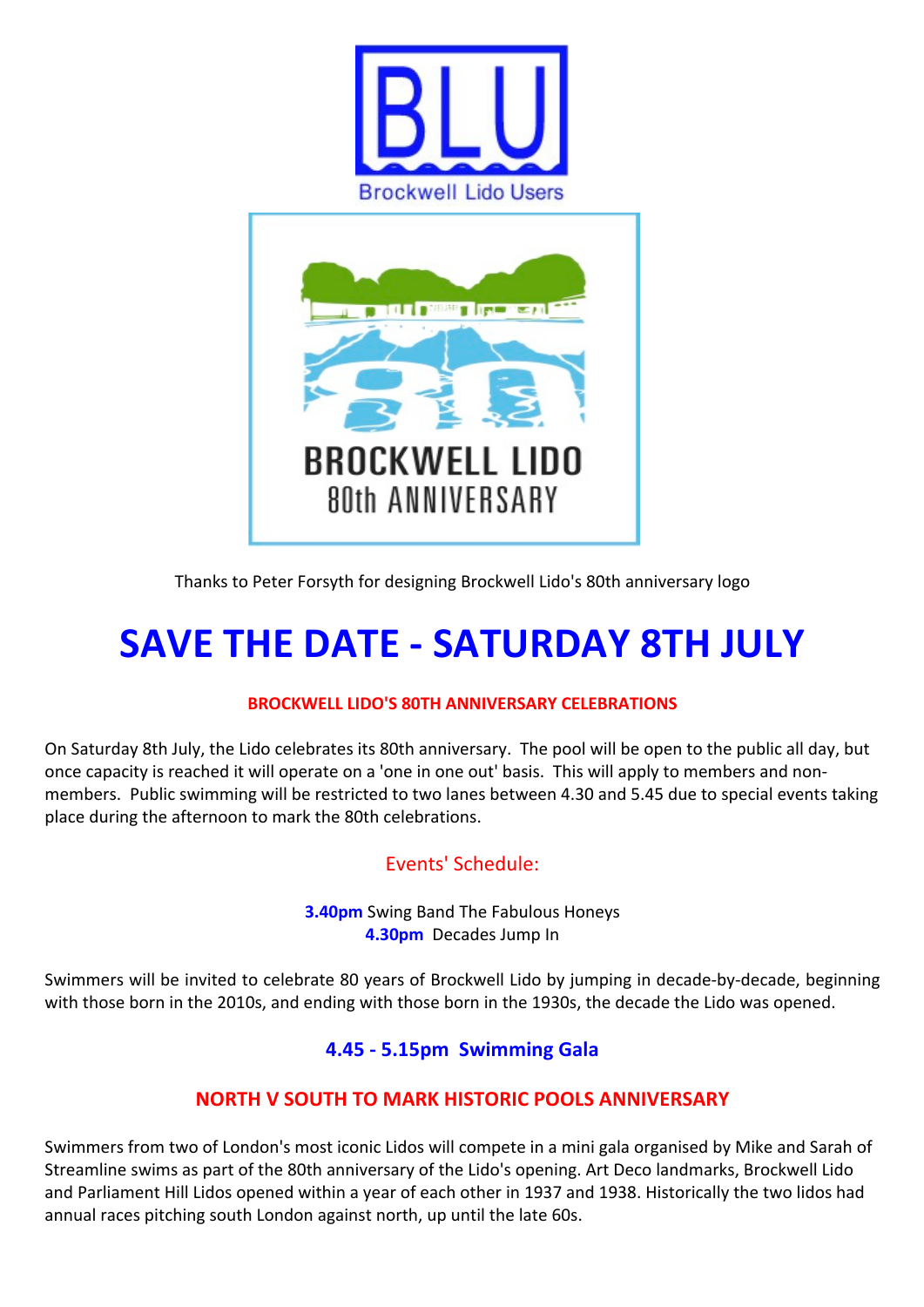Mike Johnstone, aka Lido Mike, says:

"The 80 year anniversary is a great time to revive the north v south London races. Come along and support your Lido team. We hope this will become an annual event in the London swimming calendar."

North and south London swim teams will compete across a range of distances and strokes and competitors will be grouped by age. Gala has 100m, 50m freestyle, breaststroke and butterfly. Different age categories (18-29), (30-44), (45-55) and  $56+$ Male & female categories

Zumba display with Rachel! All encouraged and welcome to join in.

Whippersnappers takes to the Lido with drums and percussion, inviting everyone to have a go and make some noise!

Synchronised swimming with Susan, who managed to tempt CJ, BLU'S Chair, into a cossie last summer! We're hoping for the same again. Apparently CJ has said he will consider it.

## **Raffle Tickets**

Raffle tickets will be on sale along with Waterwords and Out of the Blue. All donations from tickets and books will go to WaterAid.

## **Raffle Prizes**

A year's free membership at Brockwell Lido. A framed limited edition print of Brockwell Lido by Peter Forsyth, along with two smaller limited edition prints, unframed. A voucher for the Lido Cafe (thanks Lido Cafe!) worth £40.

Special edition baseball caps, beanies and towels will be on sale in the lead up to the day. Fusion's photo competition in conjunction with the 80th, has now closed. A winner will be announced shortly.

#### **PLEASE NOTE THE LIDO CAFE WILL BE CLOSED TO THE PUBLIC FROM 1.30PM ON 8TH JULY THE BEACH HUT WILL REMAIN OPEN**

#### **PEAK DAY SWIMMING**

During peak days, there will be two entrances, one for those who pay as you go, the other for all pre-paid swims, members and season ticket holders.

## **LIDO CAFÉ**

#### JUNE

The Lido Cafe will be relaunching their dinner menu (after a short delay) on the 23rd June but are closed on the evening of 24th. Then open Wednesdays - Saturdays from then onwards until further notice. JULY

Advance notice that the cafe will be closed all day on Tuesday & Wednesday July 11th & 12th for external hire. 

#### **CAR BOOT SALE**

Brockwell Lido car park. This takes place every second Sunday of the month, until September (inclusive) except for August when it's the first Sunday! Car park will be closed until 2pm, but parking on the road is free at the weekends.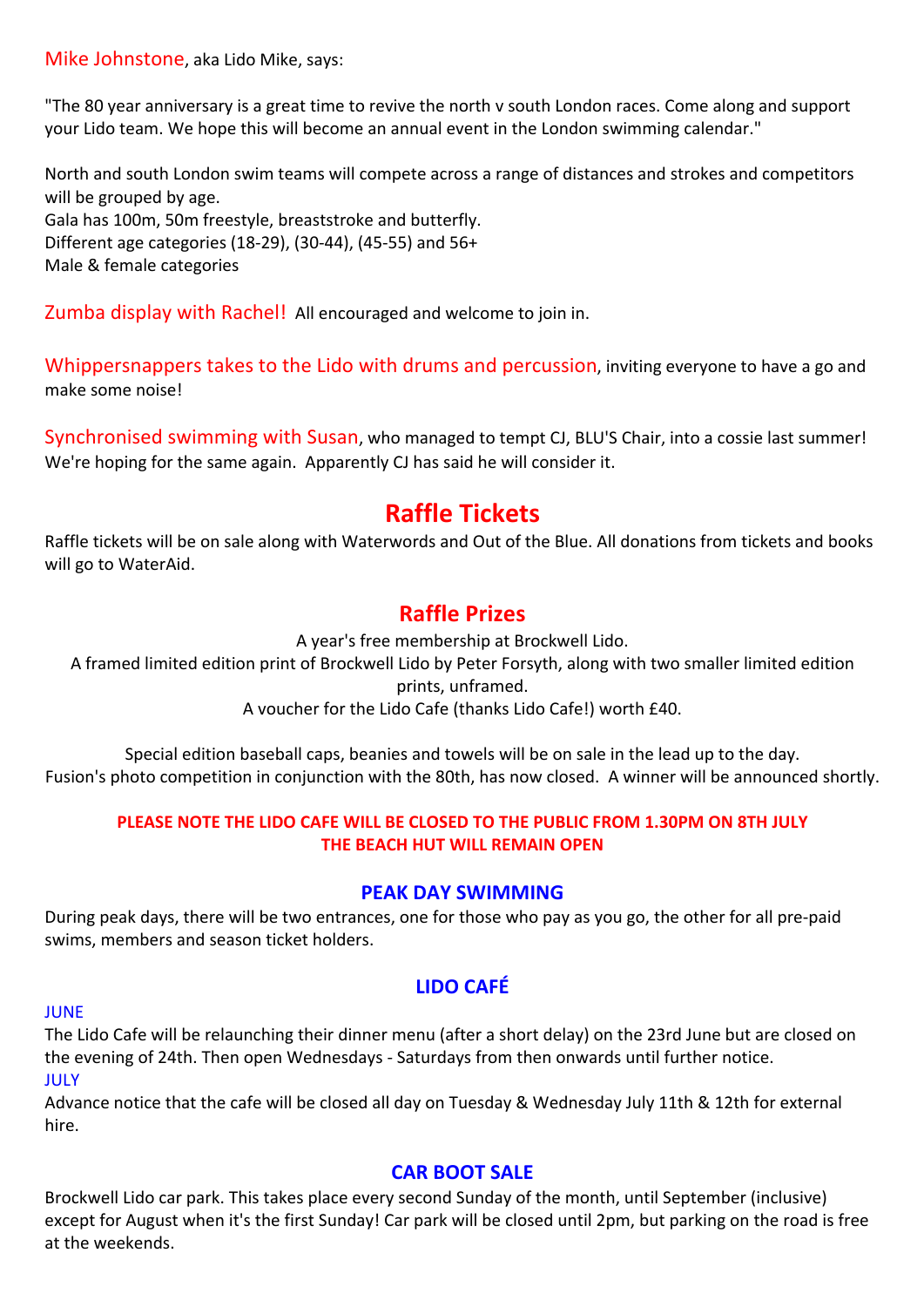#### **LIDO MAINTENANCE NEWS**

Thanks to all who submitted feedback from the public gym conceptual plans exhibition. Fusion will provide an update in due course.

#### LIDO BY SIAN, AGE 11

The Lido It's cold I'm amazed by its size Infinity

From Waterwords. Edited by Melanie Mauthner and Hylda Sims and published by BLU in 2008

#### **WINDRUSH AQUATHLON**

The 2017 Windrush Aquathlon takes place at the Lido on Sunday 25th June. Windrush needs VOLUNTEERS. Please be in touch with BLU if you can help and we'll pass on your details.

#### **GREAT OUTDOORS**

The Fusion Great Outdoors timetable has started. BOOTCAMP, BUGGY FIT, RUNNING CLUB and NORDIC WALKING will be added to the timetable & where possible, Brockwell Lido will be looking to run many of the existing group exercise classes outside.

#### **SWIMTAG**

SWIMTAG is designed to motivate and support our swimmers. Using membership cards to activate a wristband on the docking station, simply slip on a band and jump in the pool. Return your wristband to the docking station and swim data is automatically uploaded to the website & emailed to members. Swimtag is only available to Lido members, as your cards are linked to your online account. And it's free and compatible with other Apps, such as Fitbit. Ask at reception for more details.

#### **FUSION LIFESTYLE APP**

We're aware than not everyone has a smartphone or computer, so booking via phone or in person are the only options. However, some of you will have already discovered the Smartphone App that enables you to book classes online. Check timetables & book up to 7 days in advance. Works with Apple & Android.

#### **SUMMER SEASON SWIM TICKETS**

- Valid until 30th September 2017, tickets on sale now

- Free swimming for over 60's, weekdays before 10am.

- Fusion offers a range of Lido season tickets that can save you over \*£300 on entry fees and give you queue jump entry. There are many other ways to enjoy the Lido including: concession prices for various groups, early bird swimming discounts, and family tickets for 1 or 2 parent families with a second parent receiving a 50% discount and the children also receiving discounted rates. Contact the team at Brockwell Lido for more information, or enquire at reception. \*Based on using the Lido three times a week for the whole season. Terms and conditions apply.

#### **SOCIAL MEDIA**

#### **BLU**

Twitter - @BrockwellLido Facebook - @BrockwellLidoUsers Instagram - brockwelllidousers